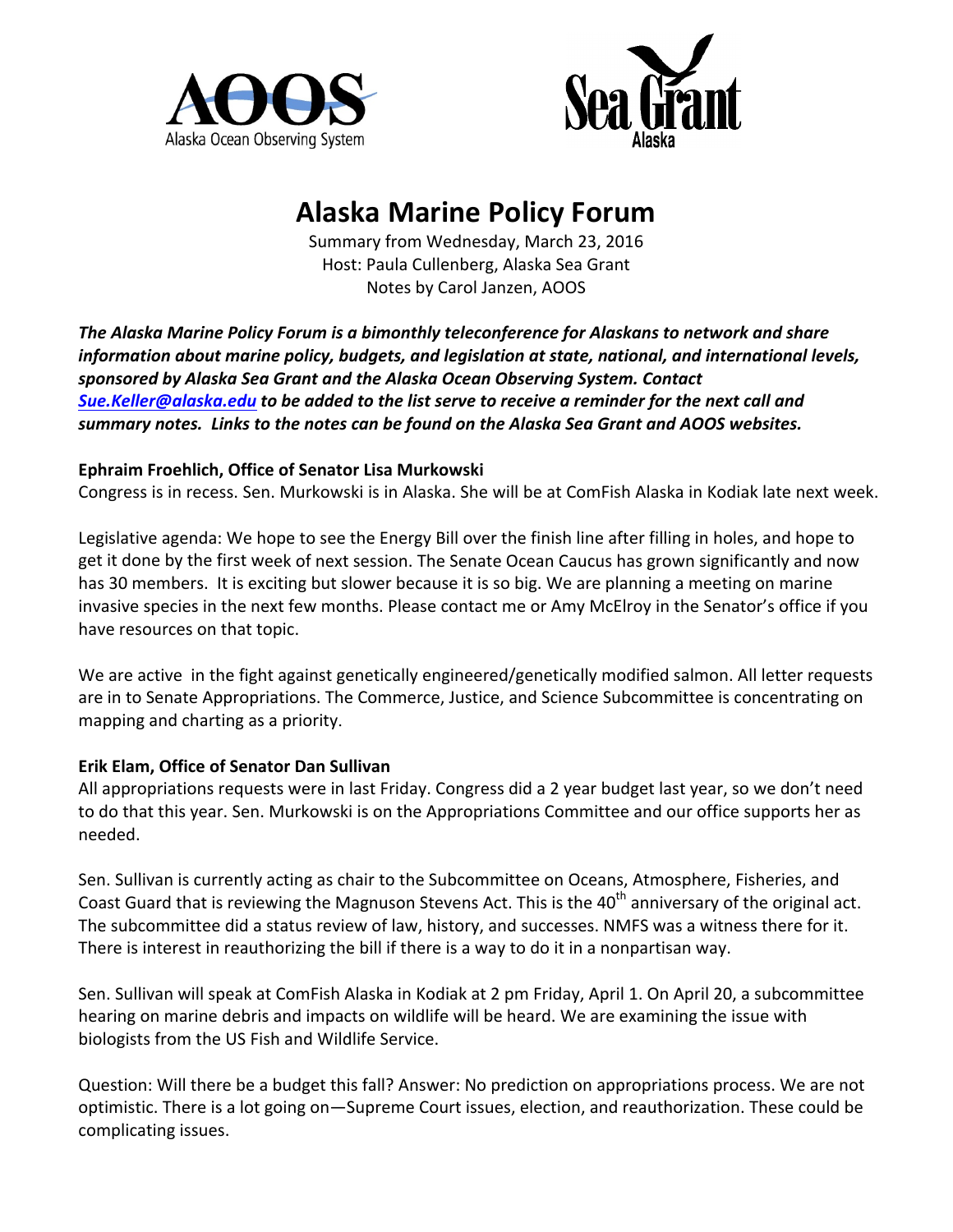#### Barbara Blake, Office of Lt. Governor Byron Mallott

*Mariculture Task Force:* The governor just signed off on an administrative order creating this, to provide recommendations to develop a sustainable plan for fish and shellfish mariculture in Alaska. History: The Alaska Fisheries Development Foundation requested the governor's office to establish the task force. Members are from state agencies, University of Alaska Fairbanks, Alaska Sea Grant, others. The governor is reaching out to a broad group in the state to be involved with the Mariculture Task Force. He plans to name individuals next week.

*Mining in transboundary waters:* There are several mining proposals in the headwaters of Alaska rivers but these mines are in Canada. The mines can impact waterways in Alaska. Alaska incurs the risks but does not get rewards of such activities. We have initiated transboundary mining conversations to make a resolution with Canada to protect these waterways. Some initiatives are under way: A statewide meeting, and a delegation from British Columbia came to visit in Southeast Alaska, including Minister of Mines Bill Bennett from Canada and others. The task force is working on initiating a baseline data collection. State of Alaska agencies and tribes are working on getting baseline data in these rivers. The task force is working on getting more public involvement in the environmental assessment process for permitting. We've had good success at bringing the transboundary issues to the fore. The Governor has signed a memorandum of understanding with Canada. We will continue to work with BC on issues that have ties with Alaska and Canada, including transboundary mining. A statement of cooperation is still under review in Canada. This had input from local citizens and tribes. Canada has reached out to its First Nations in Canada. They are not rushing it, as they want this process to be successful and participatory. Next steps: Yukon Territory in Canada is proposing two mines on the river. We are going to try to focus some attention on Yukon River issues next.

Final update on commercial fisheries: The Governor signed Administrative Order 279 which transferred some assets and responsibilities of the Commercial Fisheries Entry Commission to ADFG to improve efficiencies. CFEC will continue but some services will be transferred over, including accounting, IT, budget, payroll, and a few others.

Question: Will the Lt. Governor consider a similar memorandum of understanding with the Yukon government? Answer: In initial conversations it is similar to BC but different.

### **Alaska Representative Jonathan Kreiss-Tomkins**

Draft legislation, HB 366, has been introduced by Rep. Kreiss-Tomkins to increase opportunity for Alaskans to access permits for limited entry fisheries. It would establish regional community permit banks. The bill is online for review, http://www.legis.state.ak.us/basis/get\_bill.asp?bill=HB%20366. The first hearing in the House Fisheries Committee was last week. We want to get a public version out for feedback. We hope to grow a coalition through 2016, and then we will take it to the next step in the next session. 

### **Heather McCarty, Co-Chair of Alaska King Crab Research, Rehabilitation, and Biology Program**

Heather co-chairs AKCRRAB with Ginny Eckert, UAF fisheries professor. AKCRRAB has been working for nearly 10 years, toward successfully culturing native red and blue king crab to enhance the fishery. A few years ago AKCRRAB asked the State to come forward with legislation to enable hatchery rehabilitation of shellfisheries in Alaska, similar to what is on the books for salmon hatcheries.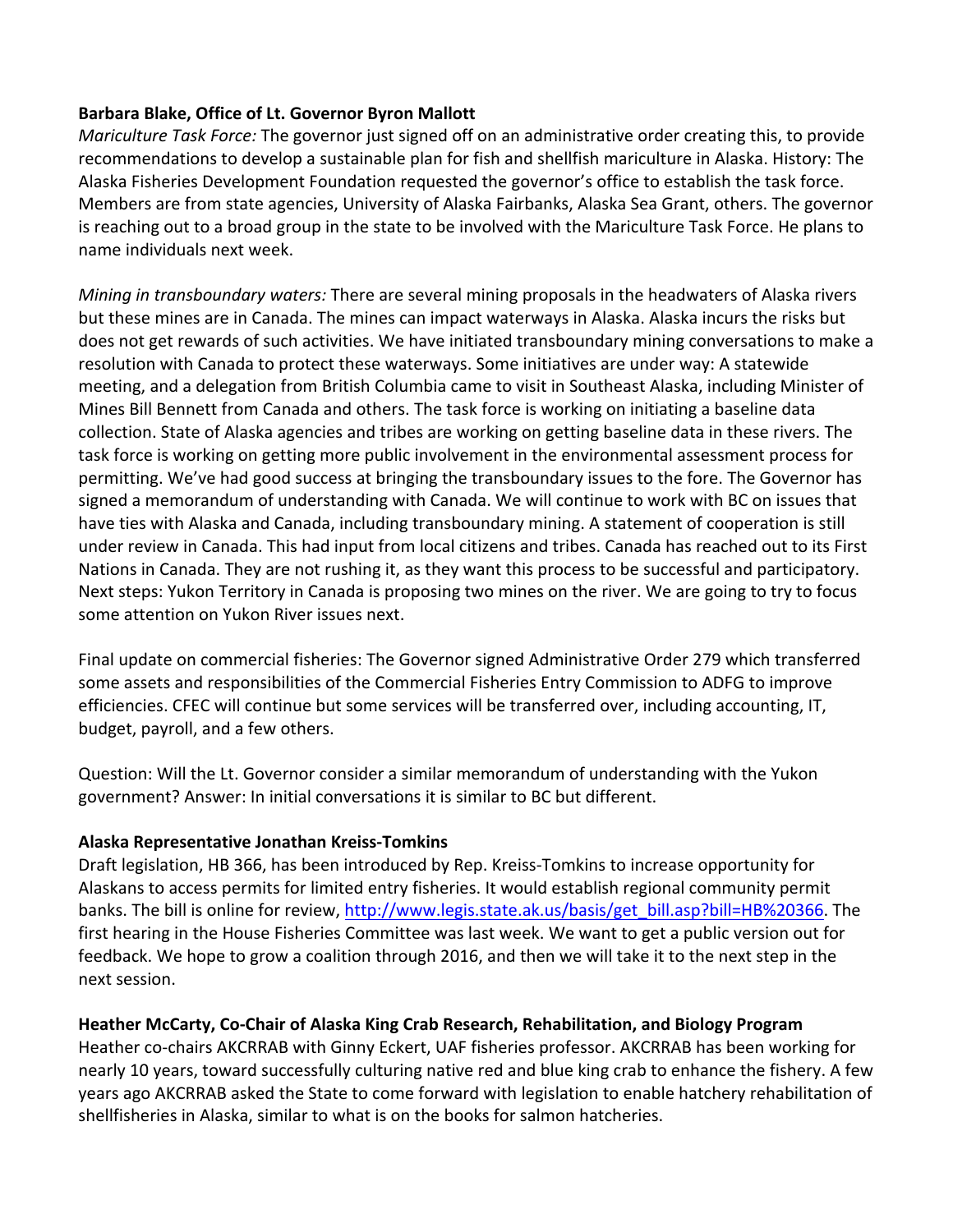Senate Bill 172 on mariculture was introduced this session. It was modified by Senate Resources after the first hearing; a number of things were substituted. Then it passed into the Senate Finance Committee. For HB 300, the House version, a hearing is tomorrow at 10 am in the Special Committee on Fisheries. We're not sure if they are going to adopt a similar bill, which is quite different from the original version. We don't know if it will happen this session. If not, it will next session.

Question: What will the timeline be for implementing something like this in our state? Answer: (background) Legislation would support the AKCRRAB goals for crab rehabilitation. King crab stocks have declined and there are no active fisheries in the Gulf of Alaska. The Kodiak fishery has been closed for two decades and has not rebounded despite lack of fishing pressure. Getting traction on this project is still a long way out. We have a 3-phase project going. We are now near the end of the second phase, which is the development of hatchery technology to raise king crab to a certain size, research into predator-prey relationships, and environment effects on released larvae.

Research on red king crab is further along than blue king crab. Now they want to make these technologies and knowledge operational. Industry has committed support for the rehabilitation aspect. Timing is down the road, but we need to find partners and then establish hatcheries, and do the permitting, etc. It is a question of technology transfer and implementation.

### **Carol Janzen, AOOS**

*Ocean Acidification Network for Alaska:* AOOS held a successful Ocean Acidification Workshop in January during the Alaska Marine Science Symposium. The workshop focused on the technical issues (methods, approach, standards, what works, what does not). It was not intended as an outreach workshop. However, it did bring together experts and non-experts working on water quality issues in the state, so was a great venue for information exchange and collaboration building.

A natural outcome of the OA workshop was the convening of the statewide partners in OA research and monitoring. AOOS is taking the lead to establish an Alaska OA Network following this meeting, and Darcy Dugan (program manager at AOOS) is the lead on this. An interim steering committee has been established and they are planning on having a State of the Science workshop in fall 2016. At this time, a formal steering committee will be elected. Stay tuned for updates on this initiative.

*Updates from Spring IOOS Meeting:* The 2-day IOOS meeting was held in Silver Spring, MD, at the NOAA IOOS office. We met the new assistant administrator for NOAA's National Ocean Service, Dr. Russell Callender. Then we were provided with NOAA NOS program updates. Discussions were held on how the Regional Associations and IOOS could contribute to these programs.

*IOOS* launched its Closing Gap Campaign: Requesting support to fill critical observing gaps around the *country:* IOOS and regions are working together on a filling high priority gaps initiative in coastal observing. In 2016, High Frequency Radar for surface current mapping gaps was the focus and critical gaps were identified in 3-4 regions throughout the US, including Alaska. There is also a lack of O&M support for existing aging HFR systems, which was also part of this request. The campaign is aimed at filling these gaps, keeping in mind that not every region will benefit with each initiative request. Instead of each region getting an equal cut, only 3-4 regions will get new assets or support from this, though all will benefit from the O&M support.